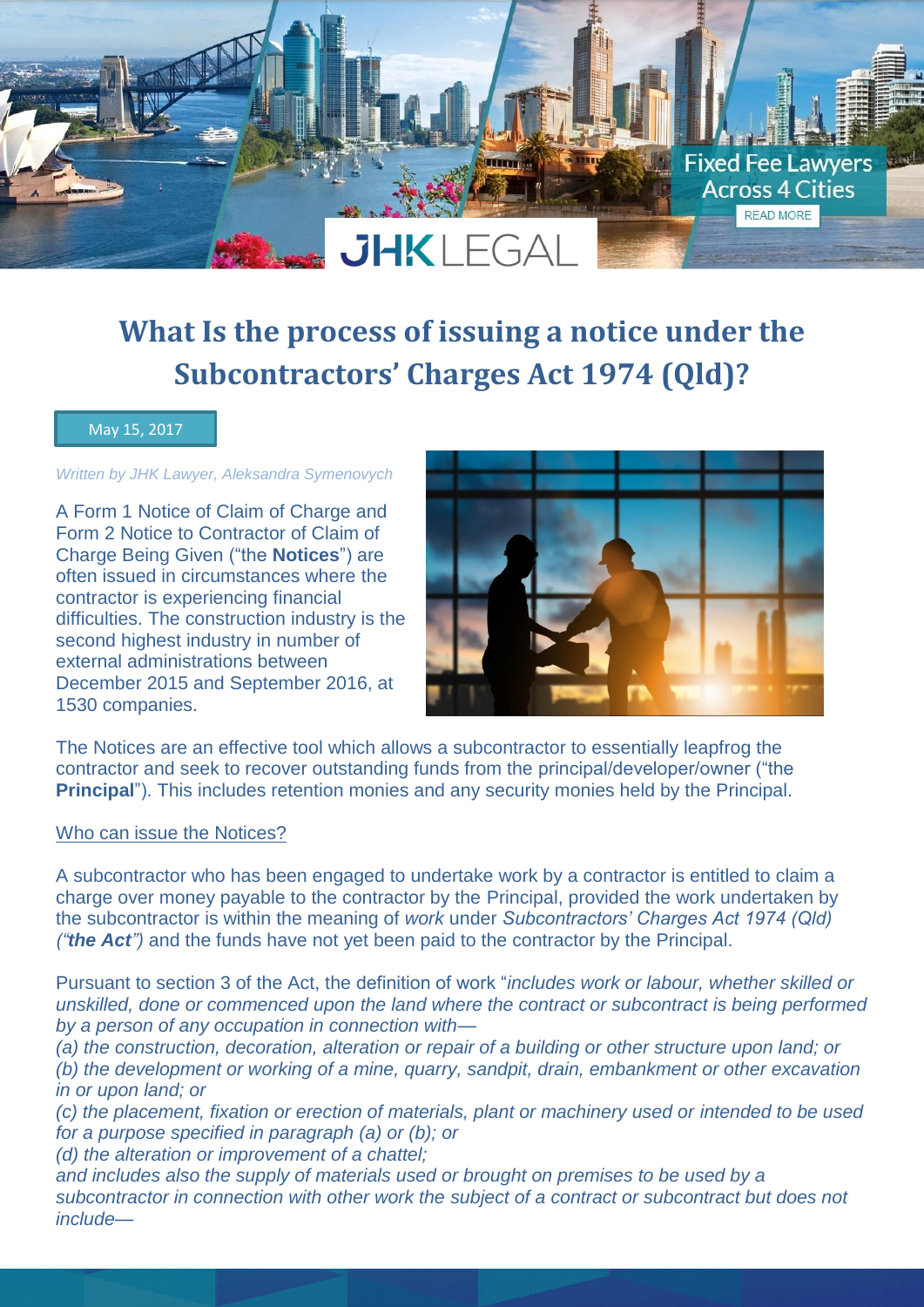



LEGAL (e) the mere delivery of goods sold by a vendor under a contract for the sale of *goods, to at or upon land; or* 

*(f) work or labour done or commenced by a person—*

*(i) under a contract of service; or* 

*(ii) in connection with the testing of materials or the taking of measurements or quantities; or* 

*(g) the supply under a contract of hire of materials, plant or machinery not intended to be incorporated in the work."*

# How are the Notices issued?

The Notices may be downloaded from the Queensland Building and Construction Commission website.

In order to complete the Notices, a subcontractor must know:

- 1. The name and registered office of the Principal;
- 2. The name and registered office of the contractor;
- 3. The specifications of the contract. E.g. reference numbers or the date it commenced.
- 4. The address the works are being carried out;
- 5. The amount being claimed (including GST);
- 6. The particulars of the claim. E.g. the details of the work undertaken; and
- 7. The dates between which the work was undertaken.

Pursuant to section 10A of the Act, the claim must be certified by a qualified person who is:

- *(a) "an architect registered in accordance with the Architects Act 2002;*
- *(b) a registered professional engineer under the Professional Engineers Act 2002; or*
- *(c) a person licensed under the Queensland Building and Construction Commission Act 1991 to carry out or supervise work of the type to which the claim relates; or*
- *(d) a quantity surveyor who is a member of the Australian Institute of Quantity Surveyors; or*
- *(e) a person having expert knowledge of the work to which the claim relates who is accepted in a particular case as a qualified person by the contractor and subcontractor."*

The qualified person must not have a direct or indirect specific interest in the work.

A Notice of Claim of Charge must also be supported by a statutory declaration of the subcontractor about the correctness of the claim and the amount claimed. Pursuant to section 10(9) of the Act, an officer of a corporation means:

- *(a) if the corporation is a corporation under the Corporations Act 2001 (Cwlth)—a person who, under that Act, is an officer of the corporation; or*
- *(b) otherwise—a person, by whatever name called, who is concerned, or takes part, in the management of the corporation.*

Once the Notices have been completed, service is effected by serving the Notices pursuant to section 109X of the *Corporations Act 2001 (Cth)*. We often recommend that the Notices are also emailed to the contractor and the Principal.